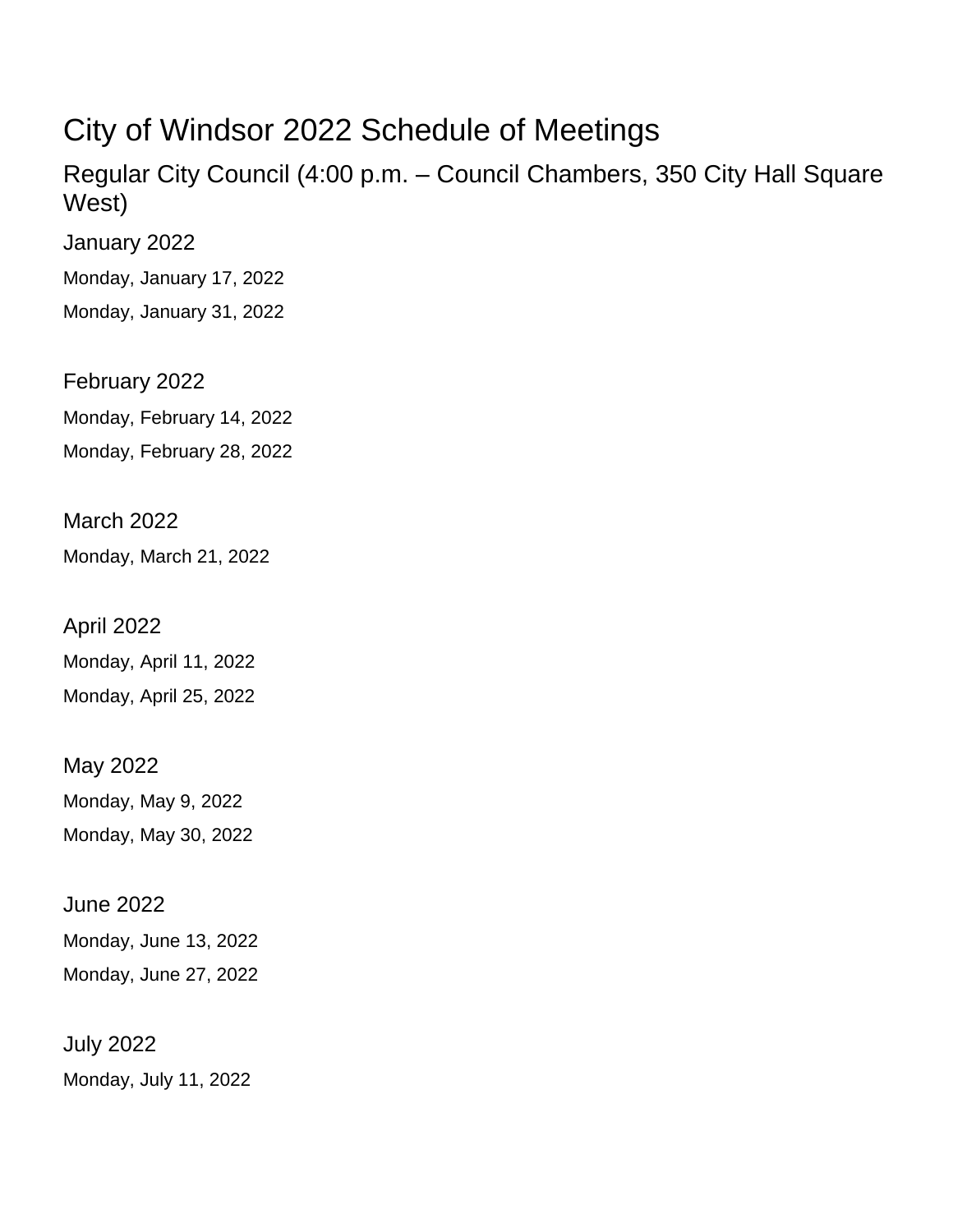Monday, July 25, 2022

August 2022 Monday, August 8, 2022

September 2022 Tuesday, September 6, 2022 Monday, September 26, 2022

October 2022 Tuesday, October 11, 2022

November 2022 Monday, November 7, 2022 Monday, November 28, 2022

December 2022 Monday, December 12, 2022

## Development and Heritage Standing Committee (4:30 p.m.)

Monday, January 10, 2022 Monday, February 7, 2022 Monday, March 7, 2022 Monday, April 4, 2022 Monday, May 2, 2022 Monday, June 6, 2022 Monday, July 4, 2022 Tuesday, August 2, 2022 Monday, September 12, 2022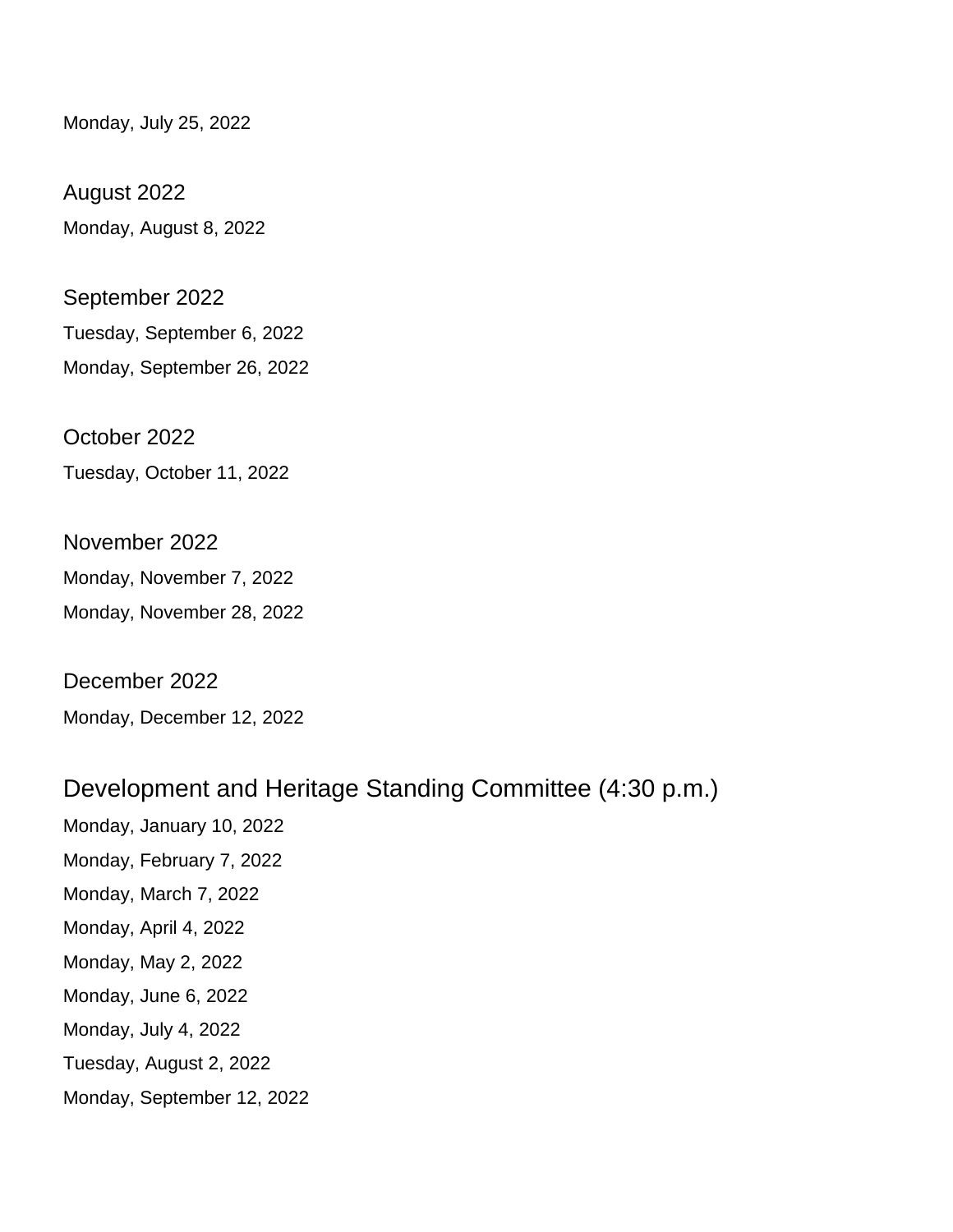Monday, October 3, 2022 Tuesday, November 1, 2022 Monday, December 5, 2022

## Community Services and Parks Standing Committee (9:00 a.m.)

Wednesday, January 5, 2022 Wednesday, February 2, 2022 Wednesday, March 2, 2022 Wednesday, April 6, 2022 Wednesday, May 4, 2022 Wednesday, June 1, 2022 Wednesday, July 6, 2022 Wednesday, August 3, 2022 Wednesday, September 7, 2022 Wednesday, October 5, 2022 Wednesday, November 2, 2022 Wednesday, December 7, 2022

Environment, Transportation and Public Safety Standing Committee (4:30 p.m.)

Wednesday, January 26, 2022

Wednesday, February 23, 2022

Wednesday, March 30, 2022

Wednesday, April 27, 2022

- Wednesday, May 25, 2022
- Wednesday, June 22, 2022
- Wednesday, July 27, 2022
- Wednesday, September 28, 2022
- Wednesday, October 19, 2022